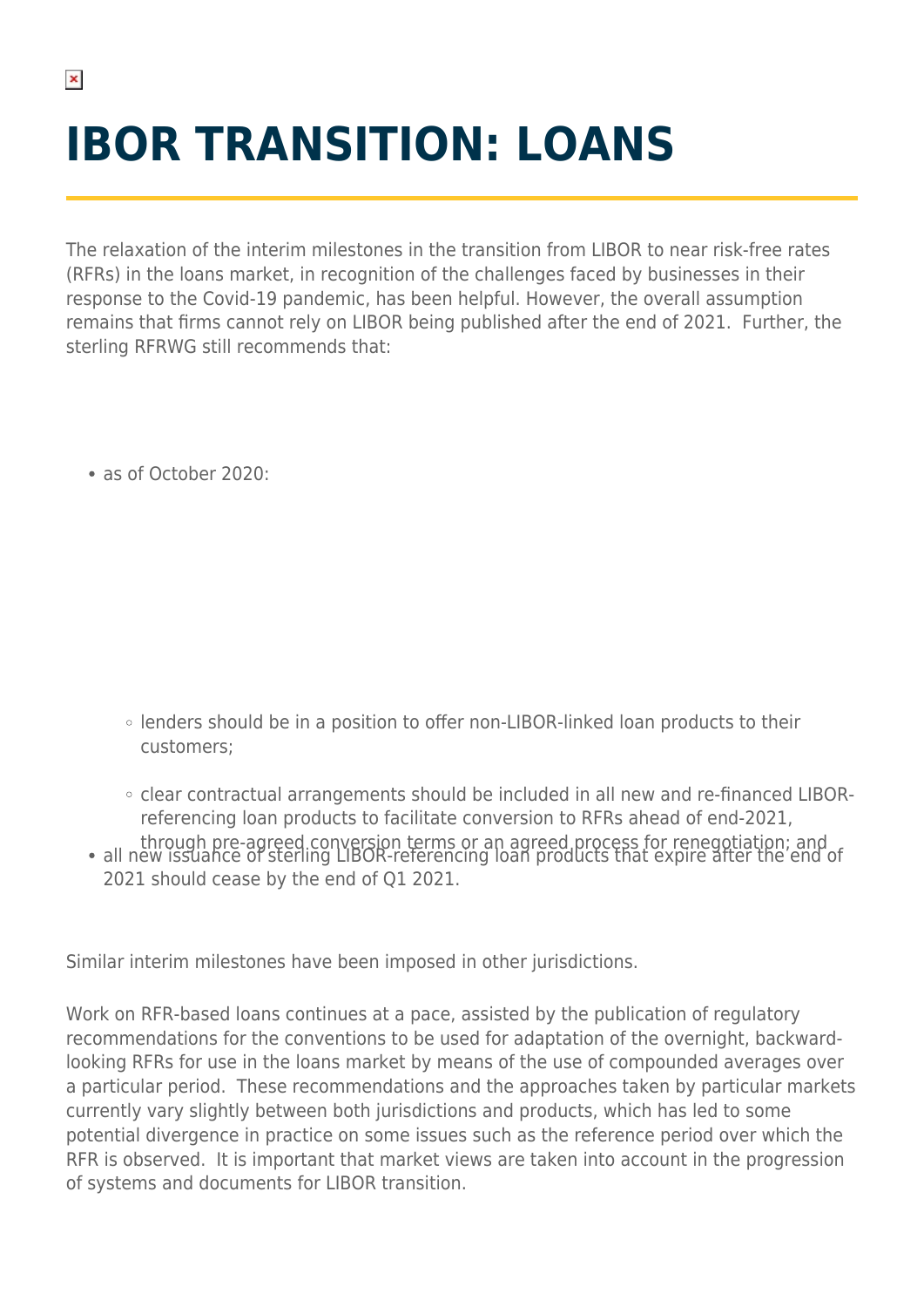The draft discussion facility agreement documents that have been published to reflect these recommendations are, so far, based on relatively simple investment grade documents, and do not address potential divergence in market practice in the loans and hedging markets. They also do not necessarily cater for markets which require longer notice of interest payment amounts, such as trade finance and emerging markets. So while progress is happening, and swiftly, there is still some way to go.

Nevertheless, the market is developing rapidly, and, subject to operational systems being developed for use by both lenders and for treasury management purposes, there seems to be a real impetus in the market now to meet the regulatory milestones. The next challenge will be to transition all of the legacy transactions to RFRs in the course of the next year.

Please do contact one of the team to discuss any questions you may have about the use of RFRs in the loans market, and its application to your new and legacy transactions.

## **OUR PEOPLE**



**WILL NEVIN** PARTNER, LONDON

+44 20 7466 2199 will.nevin@hsf.com



**EDWARD BARING** PARTNER, BANKING & **DOUGHERTY** FINANCE, **IOHANNESBURG** +27 10 500 2630



**ALEXANDER AITKEN** PARTNER, HONG KONG +852 21014019 Alexander.Aitken@hsf.com



**KRISTEN ROBERTS** PARTNER, LONDON

+44 20 7466 2807 Kristen.Roberts@hsf.com



**PATRICK LOWDEN** PARTNER, SYDNEY

+61 2 9225 5647 Patrick.Lowden@hsf.com



**EDWARD** PARTNER, NEW YORK

+1 917 542 7806 Edward.Dougherty@hsf.com



**SIMON CHADNEY** PARTNER, LONDON

+44 20 7466 2993 Simon.Chadney@hsf.com